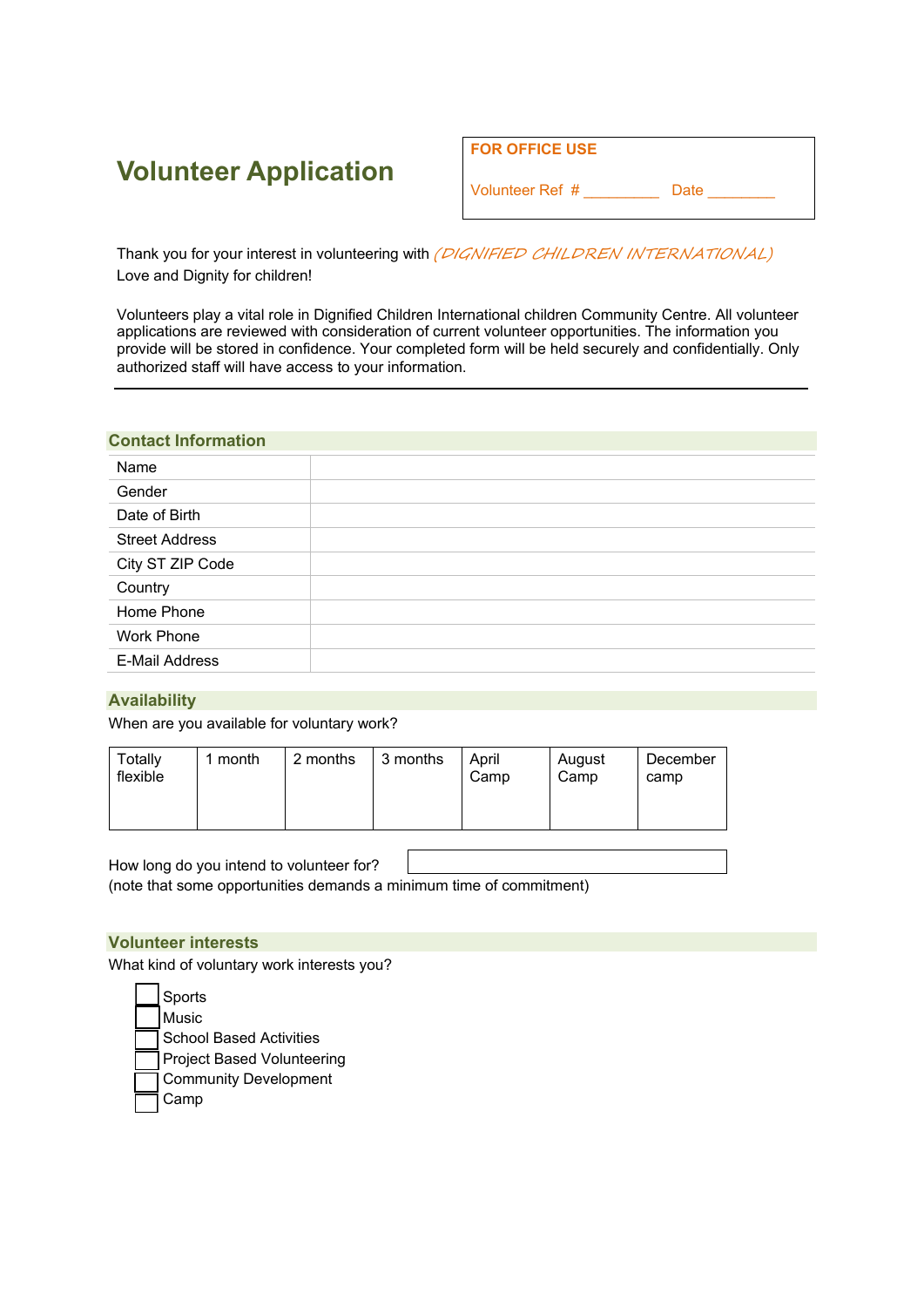## **Special Skills or Qualifications**

Summarize special skills and qualifications you have acquired from employment, previous volunteer work, or through other activities, including hobbies or sports.

#### **Previous Volunteer Experience**

Have you ever done any voluntary work before?

If yes, summarize your previous volunteer experience.

Why do you want to volunteer for now? What motivated you to get in touch with DCI?

## Are you applying for a specifically advertised position?

| If yes, please write the following; Role; |           |  |
|-------------------------------------------|-----------|--|
|                                           | Reference |  |

| <b>References</b>             |       |         |  |
|-------------------------------|-------|---------|--|
| Reference 1                   |       |         |  |
| Name                          |       |         |  |
| Relationship                  |       |         |  |
| Place of work (if applicable) |       |         |  |
| Position                      |       |         |  |
| Telephone                     | Home: | Mobile: |  |
| E-Mail Address                |       |         |  |